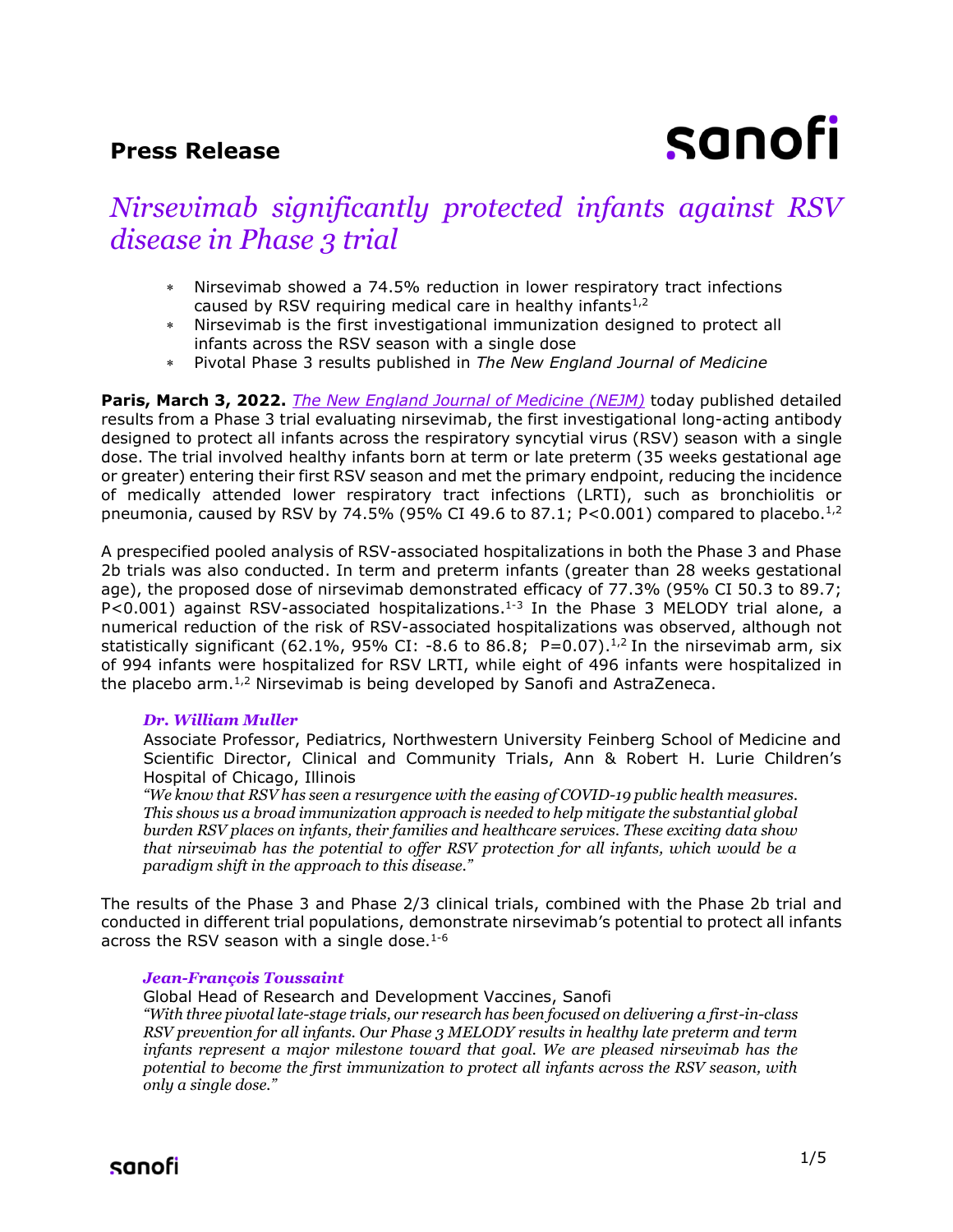## *Potential to provide rapid protection*

Nirsevimab is the first investigational long-acting antibody designed to protect all infants during their first RSV season. With nirsevimab, the goal is to provide rapid and direct protection to the infant through a single immunization. It is the first potential immunization to show protection against RSV in infants in a Phase 3 trial. $1/2$  RSV is the most common cause of LRTI, including bronchiolitis and pneumonia, and a leading cause of hospitalizations in all infants.<sup>7-9</sup>

#### *Mene Pangalos*

Executive Vice President, BioPharmaceuticals R&D, AstraZeneca *"Respiratory syncytial virus is a leading cause of lower respiratory tract infections, such as bronchiolitis or pneumonia, as well as hospitalizations in infants. These data show for the first time, the potential to significantly protect all infants through their first RSV season with a single-dose immunization and we look forward to working with health authorities to bring nirsevimab to infants as quickly as possible."*

The safety and tolerability of nirsevimab compared to palivizumab was evaluated in the Phase 2/3 trial, which demonstrated nirsevimab had a similar safety and tolerability profile compared to palivizumab when administered to infants with congenital heart disease, chronic lung disease and prematurity (35 weeks gestational age or fewer) entering their first RSV season.<sup>5,6</sup> Safety was assessed by monitoring the occurrence of all treatment emergent adverse events (TEAEs) and treatment emergent serious adverse events (TESAEs) through 360 days postdose. The serum levels of nirsevimab following dosing at Day 151 in this trial were comparable with those observed in the Phase 3 trial, indicating similar protection in this population to that in the healthy term and late preterm infants is likely.<sup>1,2,5,6</sup> Details from the Phase 2/3 trial were also published in *[NEJM](https://www.nejm.org/doi/full/10.1056/NEJMc2112186?query=featured_home)*. The study is ongoing, and topline results were presented at RSVVW'21.

Regulatory submissions have begun in the first half of 2022.

#### **About the Phase 3 trial**

MELODY is a randomized, placebo-controlled Phase 3 trial conducted across 21 countries designed to determine the incidence of medically attended LRTI due to RSV confirmed by reverse transcriptase polymerase chain reaction testing through 150 days after dosing, versus placebo, in healthy infants entering their first RSV season.<sup>1,2</sup> Healthy late preterm and term infants (35 weeks gestational age or greater) were randomized (2:1) to receive a single 50mg (in infants weighing <5kg) or 100mg (in infants weighing ≥5kg) intramuscular injection of nirsevimab or placebo. Between July 2019 and February 2021, 1,490 infants were randomized to either nirsevimab or placebo at the RSV season start. $1,2$  Pooled analyses of the RSV LRTI hospitalization endpoint from both of the MELODY and the Phase 2b trials were prespecified under a multiplicity-protected hierarchical testing strategy. The overall safety profile of nirsevimab in the trial remains consistent with previously reported results. No clinically meaningful differences in safety results between the nirsevimab and placebo groups were seen in MELODY and Phase 2b. 1-4

The evaluation of the [primary endpoint](https://www.sanofi.com/en/media-room/press-releases/2021/2021-04-26-08-00-00-2216474) in the MELODY trial was conducted earlier than anticipated. Global public health measures to control COVID-19 had reduced the circulation of all respiratory viruses, including RSV, at the time of trial enrollment. Sufficient cases had been accrued prior to the pandemic to evaluate nirsevimab's ability to prevent RSV LRTI versus placebo. An additional 1,500 infants have been enrolled in the Northern and Southern Hemispheres to provide additional safety information.<sup>1,2</sup>

# sanofi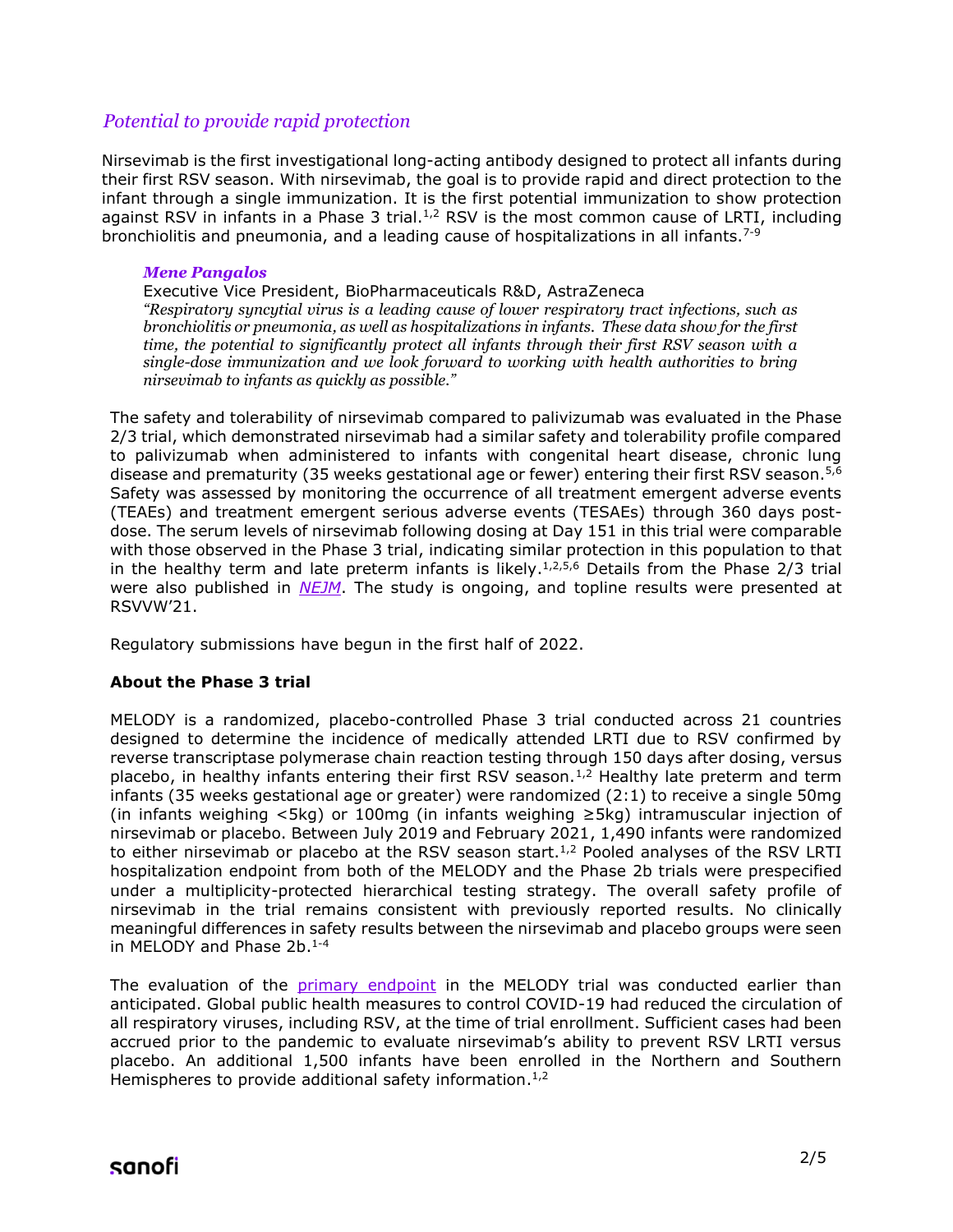### **About the Phase 2/3 trial**

MEDLEY is a Phase 2/3, randomized, double-blind, palivizumab-controlled trial with the primary objective of assessing safety and tolerability for nirsevimab in preterm infants and infants with congenital heart disease (CHD) and/or chronic lung disease of prematurity (CLD) eligible to receive palivizumab.<sup>5,6</sup> Between July 2019 and May 2021, approximately 918 infants entering their first RSV season were dosed with either nirsevimab or palivizumab. Safety is assessed by monitoring the occurrence of TEAEs and TESAEs through 360 days post-dose.<sup>5,6</sup>

The evaluation of the safety and tolerability of nirsevimab in the MEDLEY trial was carried out earlier than anticipated. A primary analysis was conducted to allow earlier assessment of nirsevimab's safety and tolerability versus palivizumab based on a sufficient number of infants being enrolled and followed through their first RSV season.

The results of MEDLEY, MELODY, and the Phase 2b trial demonstrate that nirsevimab provides protection against RSV in all infants with a single dose.<sup>1-6</sup> This all-infant population includes preterm, healthy late preterm and term infants, as well as infants with CLD and CHD.

These trials form the basis of regulatory submissions that have begun in first half of 2022.

#### **About RSV**

RSV is a common, contagious virus that causes seasonal epidemics of lower respiratory tract infections (LRTI), leading to bronchiolitis and pneumonia in infants.<sup>10-12</sup> It is also a leading cause of hospitalizations in all infants.<sup>8,9</sup> Globally, in 2015, there were approximately 30 million cases of acute lower respiratory infections leading to more than three million hospitalizations, and it was estimated that there were 60,000 in-hospital deaths of children younger than five years.<sup>12,13</sup> In recent months, there has been a resurgence of RSV following the easing of COVID-19 public health measures.<sup>14,15</sup> Most hospitalizations for RSV occur in otherwise healthy infants born at term. $16,17$  Medically attended LRTIs are associated with increased costs to the healthcare system.<sup>18</sup>

#### **About nirsevimab**

Nirsevimab is an investigational long-acting antibody designed to protect all infants through their first RSV season with a single dose. Due to its extended half-life technology, nirsevimab is being developed as a single dose for all infants experiencing their first RSV season and infants with specific conditions, such as congenital heart disease or chronic lung disease, entering their first and second RSV season. $2,6,19$ 

Nirsevimab is an immunization designed to provide direct prophylactic RSV protection to all infants via an antibody to help prevent LRTI caused by RSV. Monoclonal antibodies do not require the activation of the immune system to help offer rapid and direct protection against disease.<sup>20</sup>

In March 2017, Sanofi and AstraZeneca announced an [agreement](https://www.sanofi.com/en/media-room/press-releases/2017/2017-03-03-08-00-00) to develop and commercialize nirsevimab. Under the terms of the agreement, AstraZeneca leads all development and manufacturing activities and Sanofi will lead commercialization activities and record revenues. Under the terms of the global agreement, Sanofi made an upfront payment of €120m, has paid a development milestone of €30m and will pay up to a further €465m upon achievement of certain development and sales-related milestones. The two companies share all costs and profits. Revenue from the agreement is reported as Collaboration Revenue in the Company's financial statements.

# sanofi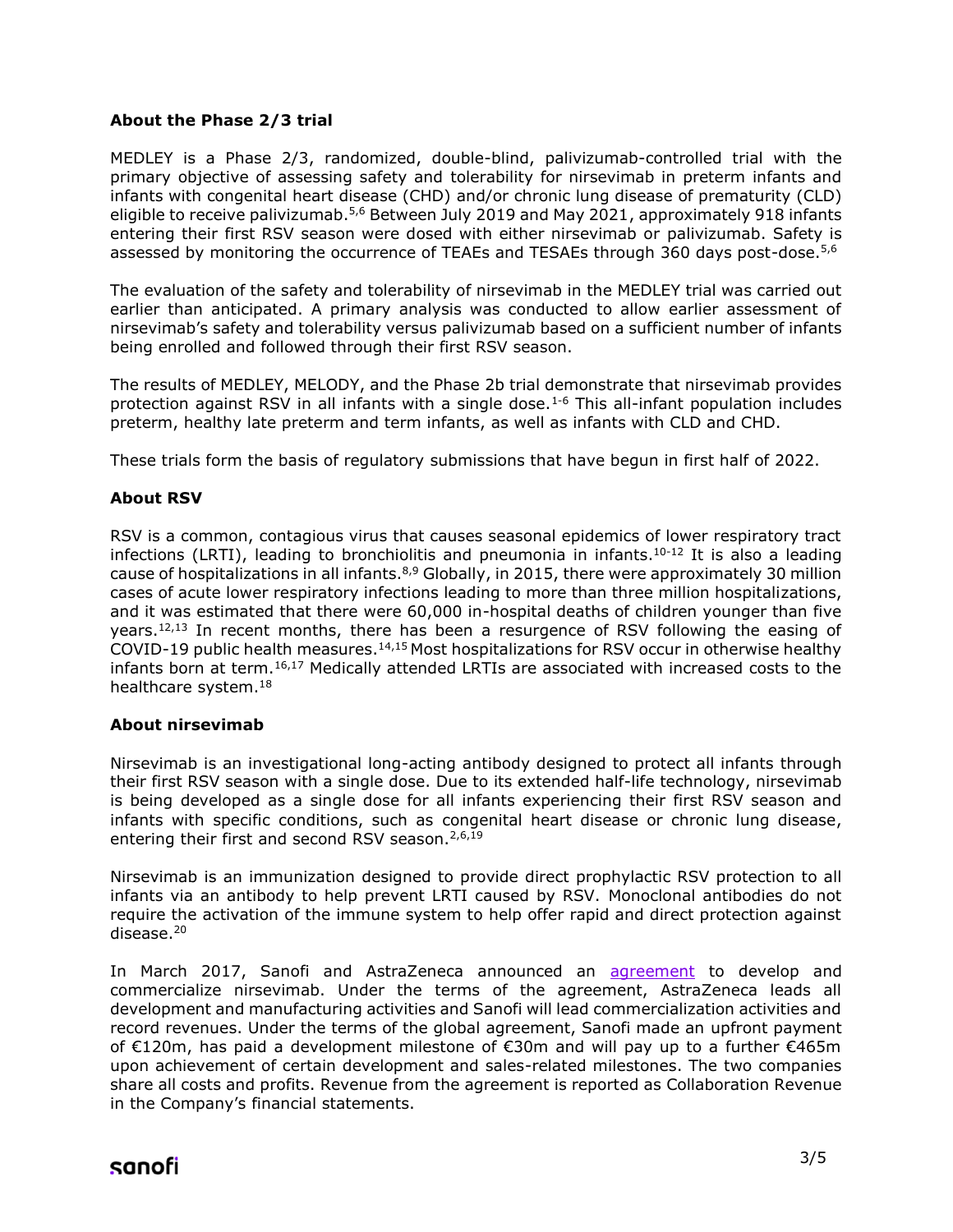Nirsevimab has been granted regulatory designations to facilitate expedited development by several regulatory agencies around the world. These include Breakthrough Therapy Designation by The China Center for Drug Evaluation under the National Medical Products Administration; [Breakthrough Therapy Designation](https://www.astrazeneca.com/media-centre/press-releases/2019/us-fda-grants-breakthrough-therapy-designation-for-potential-next-generation-rsv-medicine-medi8897.html) from the US Food and Drug Administration; access granted to the European Medicines Agency [PRIority MEdicines scheme;](https://www.astrazeneca.com/media-centre/press-releases/2019/ema-grants-prime-eligibility-for-potential-next-generation-rsv-medicine-medi8897-05022019.html) Promising Innovative Medicine designation by the UK Medicines and Healthcare products Regulatory Agency; and named "a medicine for prioritized development" under the Project for Drug Selection to Promote New Drug Development in Pediatrics by the Japan Agency for Medical Research and Development (AMED). Nirsevimab is currently under clinical investigation and its safety and efficacy have not been reviewed by any regulatory authority.

#### *About Sanofi*

We are an innovative global healthcare company, driven by one purpose: we chase the miracles of science to improve people's lives. Our team, across some 100 countries, is dedicated to transforming the practice of medicine by working to turn the impossible into the possible. We provide potentially life-changing treatment options and life-saving vaccine protection to millions of people globally, while putting sustainability and social responsibility at the center of our ambitions.

Sanofi is listed on EURONEXT: SAN and NASDAQ: SNY

#### *Media Relations*

**Sandrine Guendoul** | + 33 6 25 09 14 25 | sandrine.quendoul@sanofi.com **Sally Bain** | + 1 617 834 6026 | [sally.bain@sanofi.com](mailto:sally.bain@sanofi.com) **Chrystel Baude** | + 33 6 70 98 70 59 | [chrystel.baude@sanofi.com](mailto:chrystel.baude@sanofi.com) **Nicolas Obrist** | + 33 6 77 21 27 55 | [nicolas.obrist@sanofi.com](mailto:nicolas.obrist@sanofi.com) **Victor Rouault** | + 33 6 70 93 71 40 | [victor.rouault@sanofi.com](mailto:victor.rouault@sanofi.com) **Kate Conway** | + 1 508 364 4931 | [kate.conway@sanofi.com](mailto:kate.conway@sanofi.com)

#### *Investor Relations*

**Eva Schaefer-Jansen** | + 33 7 86 80 56 39 | [eva.schaefer-jansen@sanofi.com](mailto:eva.schaefer-jansen@sanofi.com) **Arnaud Delépine** | + 33 6 73 69 36 93 | [arnaud.delepine@sanofi.com](mailto:arnaud.delepine@sanofi.com) **Corentine Driancourt** | + 33 6 40 56 92 21 | [corentine.driancourt@sanofi.com](mailto:corentine.driancourt@sanofi.com) **Felix Lauscher** | + 1 908 612 7239 [| felix.lauscher@sanofi.com](mailto:felix.lauscher@sanofi.com) **Priya Nanduri** | [priya.nanduri@sanofi.com](mailto:priya.nanduri@sanofi.com) **Nathalie Pham** | + 33 7 85 93 30 17 | [nathalie.pham@sanofi.com](mailto:nathalie.pham@sanofi.com)

#### **Sanofi Forward-Looking Statements**

This press release contains forward-looking statements as defined in the Private Securities Litigation Reform Act of 1995, as amended. Forward-looking statements are statements that are not historical facts. These statements include projections and estimates and their underlying assumptions, statements regarding plans, objectives, intentions and expectations with respect to future financial results, events, operations, services, product development and potential, and statements regarding future performance. Forward-looking statements are generally identified by the words "expects", "anticipates", "believes", "intends", "estimates", "plans" and similar expressions. Although Sanofi's management believes that the expectations reflected in such forward-looking statements are reasonable, investors are cautioned that forward-looking information and statements are subject to various risks and uncertainties, many of which are difficult to predict and generally beyond the control of Sanofi, that could cause actual results and developments to differ materially from those expressed in, or implied or projected by, the forward-looking information and statements. These risks and uncertainties include among other things, the uncertainties inherent in research and development, future clinical data and analysis, including post marketing, decisions by regulatory authorities, such as the FDA or the EMA, regarding whether and when to approve any drug, device or biological application that may be filed for any such product candidates as well as their decisions regarding labelling and other matters that could affect the availability or commercial potential of such product candidates, the fact that product candidates if approved may not be commercially successful, the future approval and commercial success of therapeutic alternatives, Sanofi's ability to benefit from external growth opportunities, to complete related transactions and/or obtain regulatory clearances, risks associated with intellectual property and any related pending or future litigation and the ultimate outcome of such litigation, trends in exchange rates and prevailing interest rates, volatile economic and market conditions, cost containment initiatives and subsequent changes thereto, and the impact that COVID-19 will have on us, our customers, suppliers, vendors, and other business partners, and the financial condition of any one of them, as well as on our employees and on the global economy as a whole. Any material effect of COVID-19 on any of the foregoing could also adversely impact us. This situation is changing rapidly and additional impacts may arise of which we are not currently aware and may exacerbate other previously identified risks. The risks and uncertainties also include the uncertainties discussed or identified in the public filings with the SEC and the AMF made by Sanofi, including those listed under "Risk